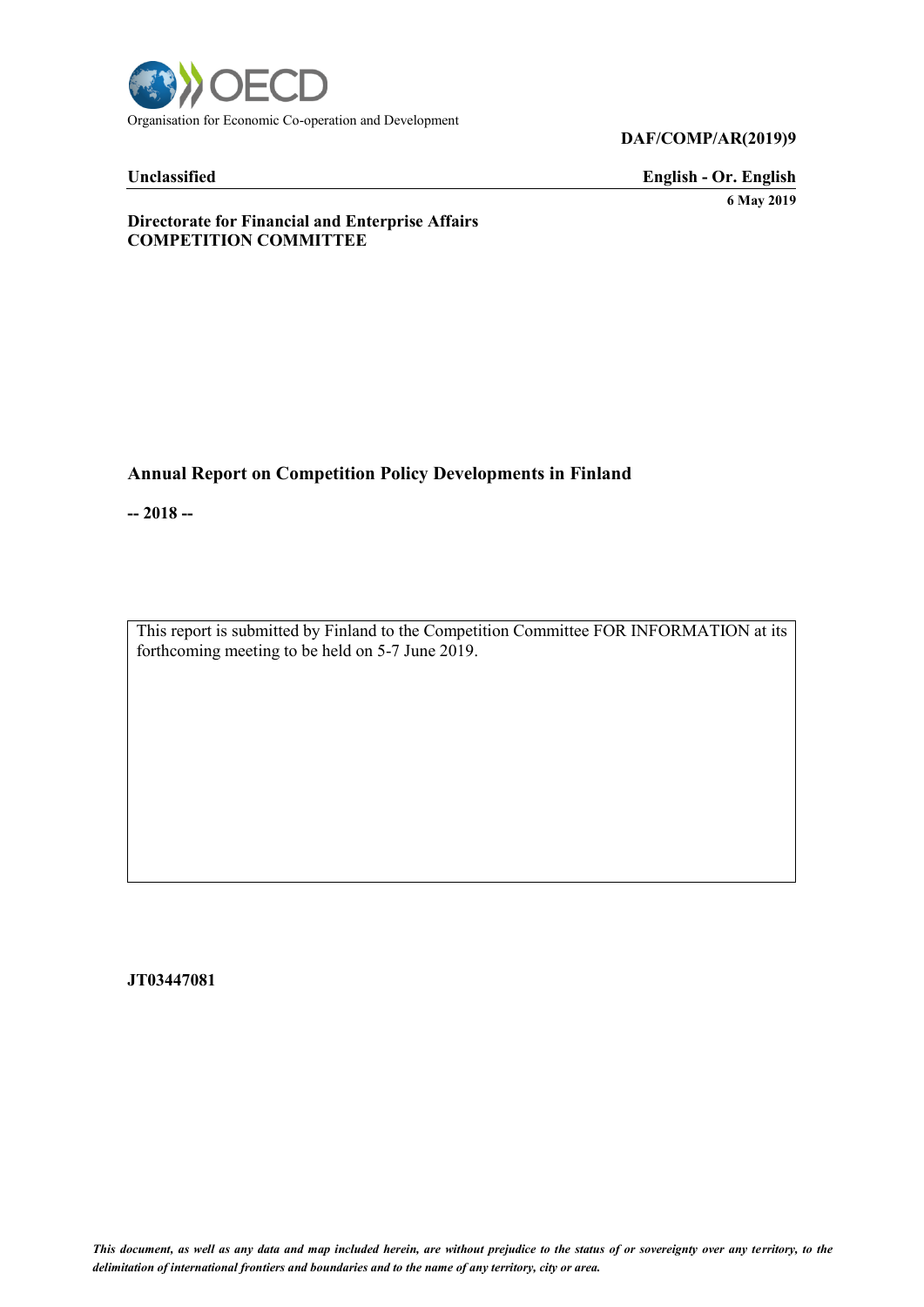# *Table of contents*

| 2.1. Action against anticompetitive practices, including agreements and abuses of a dominant<br>2.1.2. Description of significant cases, including those with international implications  9<br>2.2.1. Statistics on number, size and type of mergers notified and/or controlled under |  |
|---------------------------------------------------------------------------------------------------------------------------------------------------------------------------------------------------------------------------------------------------------------------------------------|--|
|                                                                                                                                                                                                                                                                                       |  |
| 3.4. Human resources in competition enforcement (person-years) applied to: 12                                                                                                                                                                                                         |  |
| 4. Summaries of or references to new reports and studies on competition policy issues 12                                                                                                                                                                                              |  |

# **Figures**

# **No table of figures entries found.**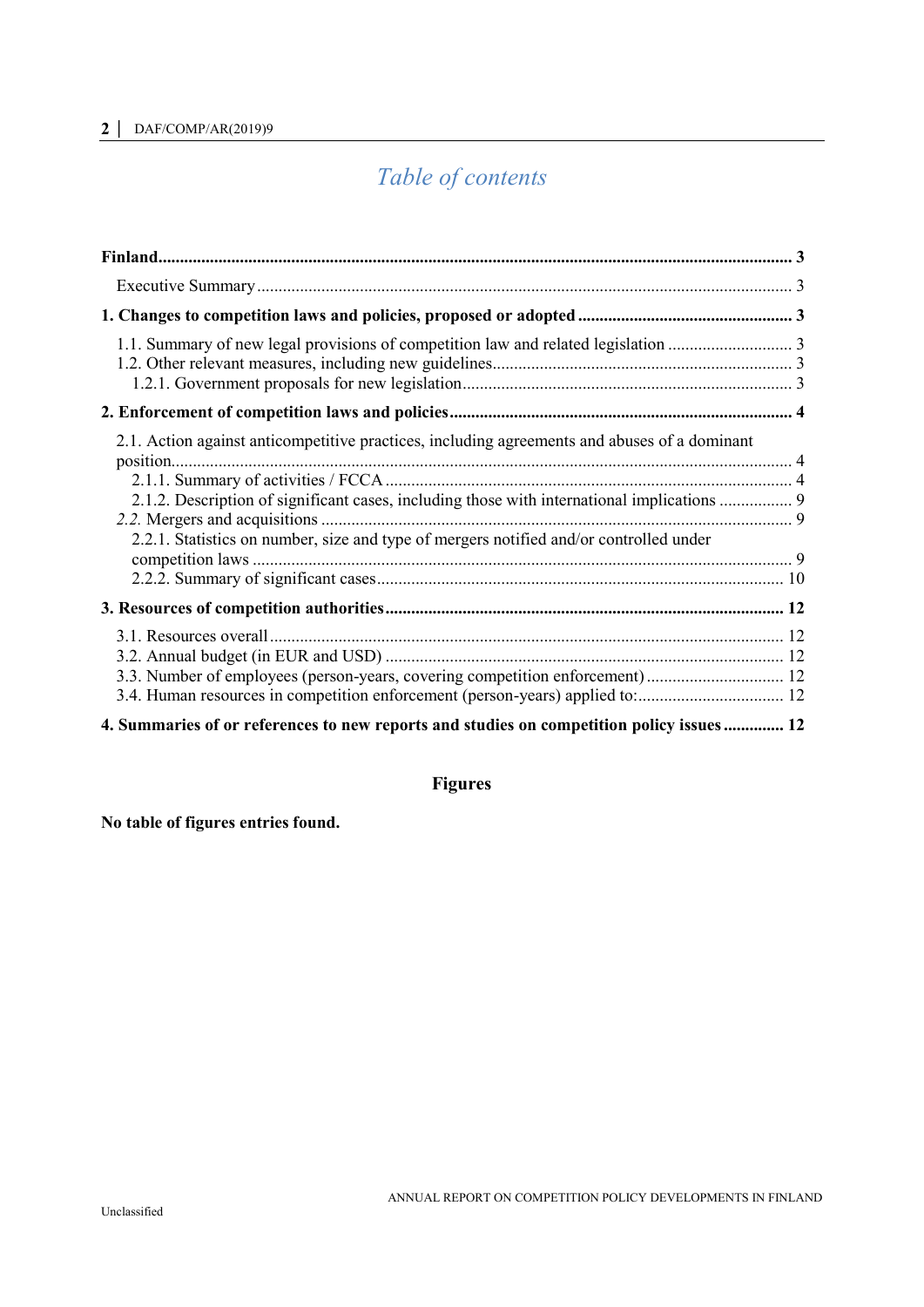# *Finland*

#### <span id="page-2-1"></span><span id="page-2-0"></span>**Executive Summary**

1. 2018 was a busy year for the Finnish Competition and Consumer Authority (FCCA), especially in merger control. In total, 39 mergers were notified. The FCCA opened eight in-depth investigations, five of which were cleared subject to conditions and another one was eventually cleared unconditionally after a closer economic analysis cleared the FCCA's preliminary concerns. One case was cleared after the parties carved out the business identified as problematic and renotified the merger.

2. In addition, the FCCA had initiated an in-depth investigation regarding a merger in the agrimachinery sector, which was ultimately notified to the European Commission and cleared subject to commitments.

3. The FCCA continued to prioritize the fight against a cartel in its enforcement work in 2018. The FCCA proposed a total of over four million euros in penalty payments on ThermiSol Oy and UK-Muovi Oy for prohibited cooperation between competitors in the EPS insulation market in Finland. In addition, the FCCA adopted commitment decisions concerning the long-distance coach travelling sector and Teosto, the only copyright society in Finland that manages copyrights of music authors and publishers.

4. The cooperation agreement between the Nordic competition authorities was approved by the Finnish parliament and entered into force in November 2018. The Competition Act was partly under review and the Government Bill will be given in 2019.

#### <span id="page-2-2"></span>**1. Changes to competition laws and policies, proposed or adopted**

#### <span id="page-2-3"></span>**1.1. Summary of new legal provisions of competition law and related legislation**

5. The cooperation agreement between the Nordic competition authorities, with the aim of improving the handling of cross-border competition cases and the enforcement of competition rules, entered into force in November 2018 after Sweden and Finland completed the treaty process. Finland has not previously been a party to the cooperation agreement between Denmark, Iceland, Norway and Sweden. Now, the 15-year-old agreement has been renewed, and Finland is joining it to enhance cooperation with other Nordic authorities. The revised cooperation agreement follows the OECD recommendation of 2014.

#### <span id="page-2-5"></span><span id="page-2-4"></span>**1.2. Other relevant measures, including new guidelines**

#### *1.2.1. Government proposals for new legislation*

6. The Competition Act (948/2011) was partly under review. The Government Bill will be given in 2019. The main amendments of the Competition Act concern the inspections and neutrality rules. The FCCA will be empowered to continue inspections at its premises and to examine the business correspondence, bookkeeping, computer files, other documents, and data of an undertaking irrespective of the storage media or the data format. The purpose of the latter amendment was to clarify the device neutrality. The FCCA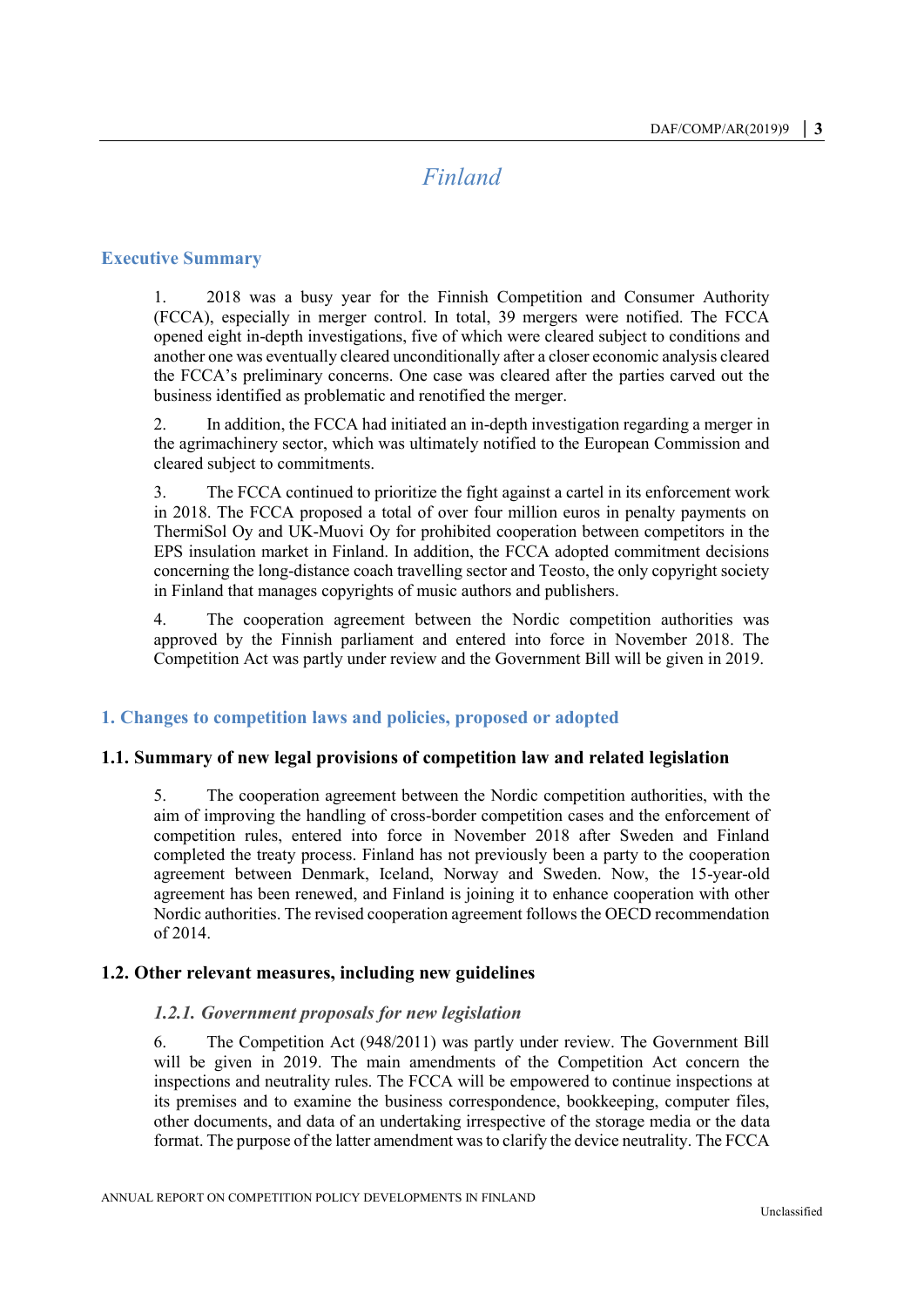will also be empowered to accept summary applications from applicants that have applied to the Commission for leniency by submitting a full application in relation to the same alleged secret cartel. Additionally, the exchange of information—including confidential information between the FCCA and other authorities in Finland—will be empowered, and one additional ground to set priorities will be added.

7. The amendments concerning the neutrality includes an obligation to the public sector operators to maintain separate accounts of their economic activities and other activities and to construct a separate profit and loss statement (based on accounting information) which must also be included in the financial statement.

# <span id="page-3-0"></span>**2. Enforcement of competition laws and policies**

# <span id="page-3-1"></span>**2.1. Action against anticompetitive practices, including agreements and abuses of a dominant position**

# <span id="page-3-2"></span>*2.1.1. Summary of activities / FCCA*

# *Commitment / Matkahuolto*

8. The effects of pricing and rate-setting by Matkahuolto on long-distance coach travel were investigated. Matkahuolto is a coach service and marketing company whose business includes travel services for coach and bus companies and the sale of Matkahuolto's own ticket products. The preliminary evaluation by the FCCA suggested that it has been problematic to efficient and functional competition that, in general, individual coach companies have been pricing their ticket products in line with Matkahuolto's kilometre-based rate table that provides the basis for the pricing of single tickets.

9. The FCCA accepted the commitments offered by Matkahuolto. On 14 September 2017, Matkahuolto informed the FCCA that it would discontinue confirming and publishing its own single-ticket rate and the related rate table on its website, and in its agreements with other transport providers. In addition, Matkahuolto will stop selling its own single tickets, based on its single-ticket rate, to customers. Matkahuolto can sell single tickets at retail prices set by the transport companies themselves. Upon request, it can provide individual consumers with information on former single-ticket prices. The FCCA has set a EUR  $75,000$  conditional fine to enforce this commitment<sup>1</sup>.

#### *Commitment / Teosto*

10. The FCCA approved commitments offered by the Finnish Composers' Copyright Society Teosto regarding the organisation's membership agreement. According to the agreement, the assignment of musical authors' and publishers' economic rights to Teosto is exclusive, and it covers all their existing and future works. Teosto committed to provide their clients the opportunity to also grant case-specific direct licenses to their works, provided that they report each direct license to the organisation, and to allow rightsholders to withdraw rights of single works from the management of Teosto.

<sup>&</sup>lt;sup>1</sup> See more: https://www.kkv.fi/en/current-issues/press-releases/2018/22.3.2018-decision-ofthe-fcca-to-increase-competition-in-long-distance-coach-services/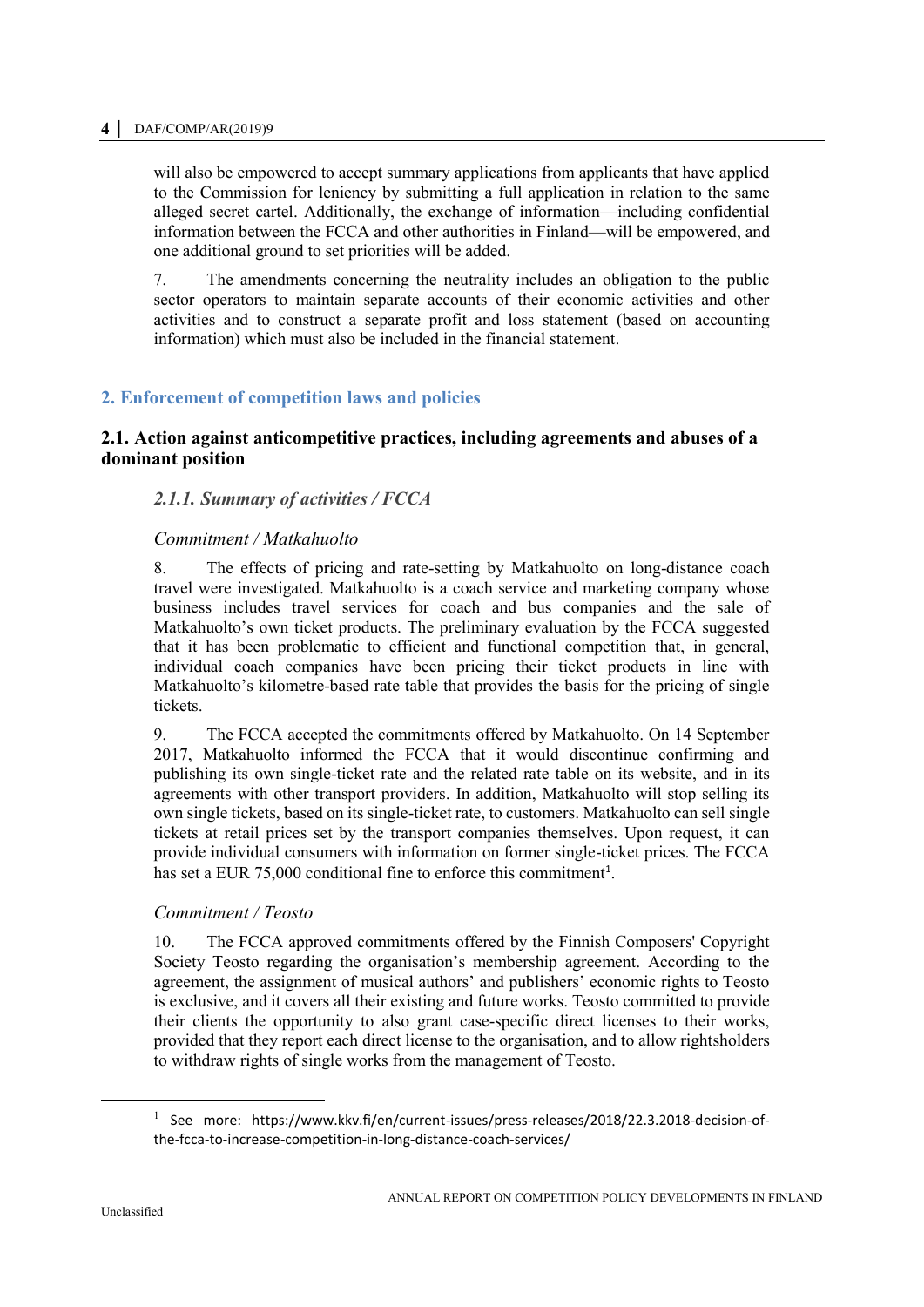11. The FCCA opened a formal investigation into Teosto's membership agreement on its own initiative in October 2014. According to the FCCA's preliminary assessment, the exclusivity clause applied by Teosto cannot be considered to be absolutely necessary to safeguard the rights and interests of individual authors and publishers. On one hand, it prevents rightsholders from granting direct licenses to individual users; and on the other hand, it limits their opportunity to assign their rights to third parties, such as employers and clients. Even though termination of the membership agreement by rights category is possible, the categories of rights have been defined so that they include licensing areas that apply not only to collective management but also to direct licensing. Partial termination also applies to the entire repertoire of the rightsholder in question. The commitments approved ensure that in the future, music authors and music publishers will also be able to negotiate the licensing of their works directly with music users. This should enhance the rightsholders' freedom to exercise their rights and enable the development of the licensing market on a competitive basis<sup>2</sup>.

#### *An investigation into the OP Financial Group bonus system*

12. In its investigation, the FCCA did not find evidence that the bonus scheme would significantly restrict competition in the non-life insurance market to the detriment of consumers. However, the tax treatment of bonuses should be amended to make it more neutral with regard to competition.

13. According to the request for action submitted to the FCCA by the insurance company If in August 2015, OP Cooperative was abusing its dominant position by tying the non-life insurance services provided by the OP Group and the retail bank services provided by individual cooperative banks together through the OP bonus scheme. The OP bonus scheme in its present form was largely created in response to changes in the taxation policy in 2011. The request for action submitted by If claims that, because of the bonus scheme, the actual price of the non-life insurance services provided by OP is lower than the costs incurred by the provision of such services. The FCCA was tasked with investigating whether the OP bonus scheme significantly restricts competition in the non-life insurance market to the detriment of consumers.

14. The FCCA's investigations show that the share of customers foreclosed from competitors represents about 1 to 5 per cent of the whole non-life insurance market, calculated on the basis of both the number of customers and total premium income. In its overall assessment, the FCCA concluded that the investigation did not provide evidence of an OP bonus scheme having a significant restricting impact on competition in the non-life insurance market. The intervention threshold on abuse of dominant position based on the Competition Act was therefore not exceeded<sup>3</sup>.

#### *The Finnish asphalt cartel case*

 $\overline{a}$ 

15. The European Court of Justice (ECJ) confirmed that acquirer companies may be liable to pay damages for the anticompetitive conduct of acquired companies. The questions were posed by the Finnish Supreme Court in the follow-on damages proceedings

<sup>2</sup> See more: https://www.kkv.fi/en/current-issues/press-releases/2018/18.12.2018-fccasdecision-increases-the-freedom--of-music-authors-and-publishers-on-the-market/

<sup>&</sup>lt;sup>3</sup> See more: https://www.kkv.fi/en/current-issues/press-releases/2019/the-finnish-competitionand-consumer-authority-terminates-investigation-into-the-op-financial-group-bonus-system/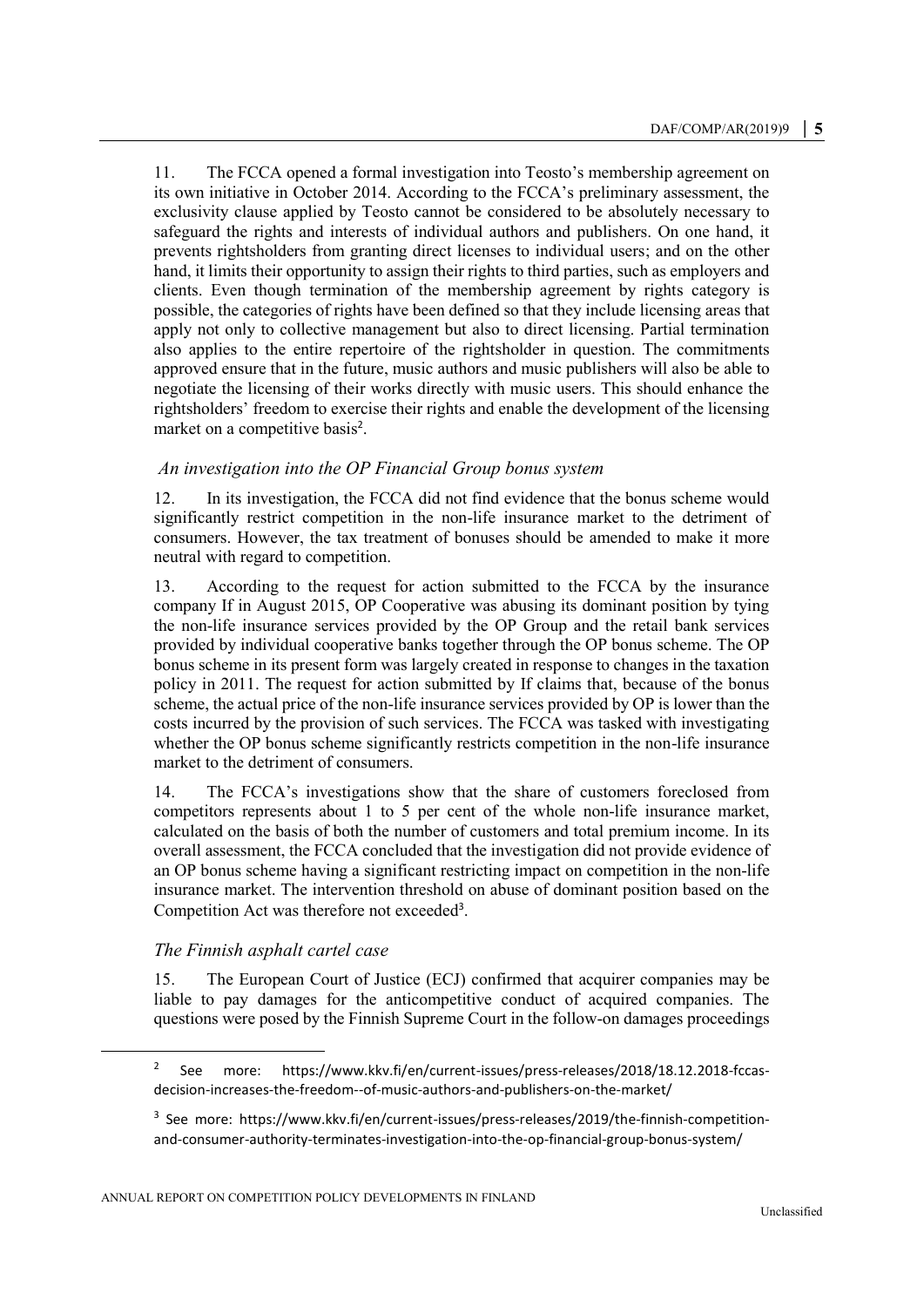brought in the Finnish asphalt cartel case by the City of Vantaa against Skanska Industrial Solutions Oy, NCC Industry Oy and Asfaltmix Oy (Case C-724/17). Additionally, the Finnish Supreme Administrative Court confirmed in a national case concerning the same asphalt case the principle of economic continuity to fines imposed by competition authorities in an extraordinary appeal procedure.

16. The European Court of Human Rights held that there had been no violation of Article 6 § 1 (right to a fair hearing) of the European Convention on Human Rights and rejected as inadmissible complaints under Article 6 §§ 1 and 2 (right to a fair hearing/presumption of innocence) in the case of SA-Capital Oy v. Finland (application no. 5556/10). The Court found that the Finnish Supreme Administrative Court, which had been dealing with the case on appeal from a first-instance judgment, had had plentiful evidence of the company's involvement in the cartel and that the indirect, hearsay evidence had not been conclusive. Given the complex nature of competition cases, the way in which the domestic court had gathered evidence from witnesses had been appropriate and the applicant company had been able to test those submissions.

#### *Public procurement / the Finnish Environment Institute (SYKE)*

17. According to a decision by the FCCA, the Finnish Environment Institute (SYKE) had not complied with the Act on Public Contracts when tendering out the renovation of the marine research vessel, the Aranda. During the finalisation of the contract, changes deviating from the tender documentation were made to the scope and terms and conditions of the procurement. The FCCA drew SYKE's attention to the legal guidelines for amending procurement contracts and compliance with the principles of the Act on Public Contracts during the procurement procedure<sup>4</sup>.

# *Public procurement / the City of Vaasa*

18. The City of Vaasa negotiated in spring 2017 a service agreement for about 150 customers' rehabilitative work experience directly with Vaasan Setlementtiyhdistys ry without publishing a contract notice. This was considered to be a service of general economic interest (SGEI). For this reason, the city thought there was no need for public tendering. The FCCA's view was that the contract fulfilled the definition for procurement contracts, was governed by the Act on Public Contracts and exceeded the threshold value for social welfare and health care services, with no direct procurement grounds applicable to it. The Act on Public Contracts contains no provision for exception to SGEI, so the service provider should have been chosen according to procedures specified in the Act<sup>5</sup>.

#### *Public Procurement / the Town of Riihimäki*

19. The Town of Riihimäki decided in June 2017 to transfer the services of 60 customers to home care services provided by Mehiläinen Oy. No contract notice was published because the contract was thought to be worth less than the national threshold value of 400,000 euros for social welfare and health care services. The contract was made

<sup>4</sup> See more: https://www.kkv.fi/en/current-issues/press-releases/2018/29.3.2018-fcca-draws-theattention-of-the-finnish-environment-institute-to-compliance-with-the-act-on-public-contracts/

<sup>5</sup> See more: https://www.kkv.fi/en/current-issues/press-releases/2018/26.6.2018-fccareprimands-riihimaki-and-vaasa-for-failing-to-invite-tenders-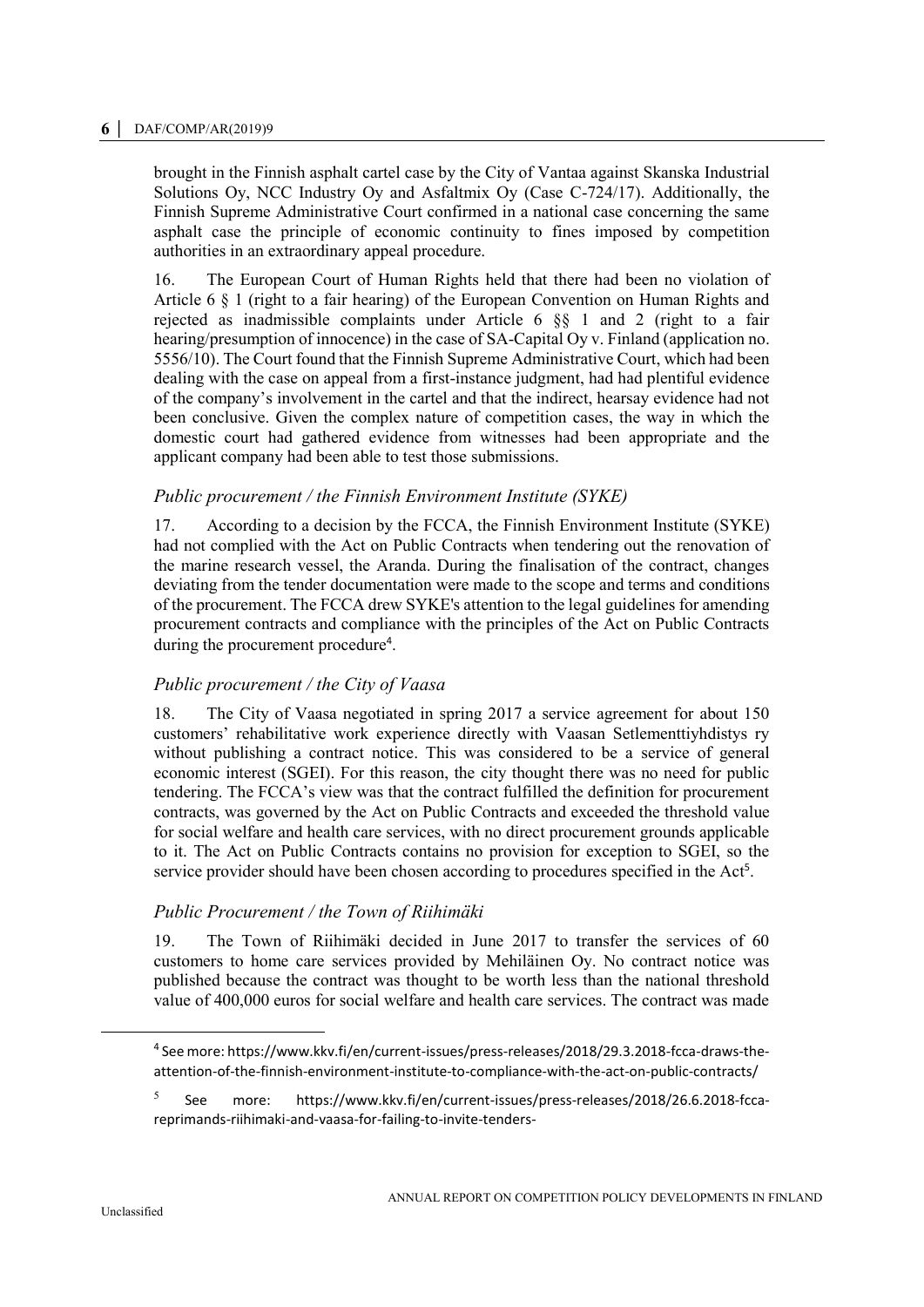for 12 months, after which the contract was due to continue indefinitely. The Town estimates that the service will cost about 31,000 euros a month. The maximum value of the contract was specified at exactly 400,000 euros. According to the FCCA's estimate, the value of the contract exceeded the threshold value. The FCCA estimates that the poor situation with substitutes early in 2017 in the Town of Riihimäki's home care was not so urgent as to warrant the contracting authority to choose direct award, at least for an indefinite period<sup>6</sup>.

#### *Public procurement / the Town of Naantali*

20. The Town of Naantali decided to purchase Pro Economica Premium financial data management software from CGI Finland Ltd without publishing a contract notice. The software previously in use was installed to the town's own data centres, meaning that the town was using it under the on-premises model. The new Premium version, however, is produced for the Town of Naantali according to the SaaS model, in the form a cloud services, at the data centres of CGI Finland Ltd. In its proposal to the Market Court, the FCCA notes that the transition to the new operating environment nonetheless fundamentally changed the type and nature of the service acquisition, and that the software purchase could not be deemed a version update or modification that would be permitted under the Act on Public Contracts. The FCCA finds this to be a question of a normal introduction of new software, which should have been put out to tender in accordance with the Act on Public Contracts. The FCCA also concluded that none of the grounds for direct procurement presented in the Act on Public Contracts apply to this software purchase.

21. The FCCA proposes that the Market Court find the contracts concluded to be inefficient with respect to the contractual obligations yet unfulfilled and quash the procurement decision. In addition, the FCCA proposes that the Market Court impose a penalty fine of EUR 15,000 on the Town of Naantali.

# *Public procurement / the Kainuu municipal federation for social welfare and health care services*

22. The FCCA called on the Market Court to impose sanctions of EUR 25,000 against the Kainuu municipal federation for social welfare and health care services ('Kainuun sote'), for direct purchases, contrary to the Act on Public Contracts. Kainuun sote acquired 3D imaging equipment for the Kainuu Central Hospital. The total value of the purchase is over EUR 340,000, which exceeds the EU threshold. No contract notice was published on the acquisition because Kainuu's social welfare and health care services viewed the acquisition as part of a purchase by several health care districts in 2013. However, the FCCA did not consider the acquisition by Kainuun sote to be a procurement based on a framework agreement or a joint procurement. Several companies were originally selected as equipment vendors, but no terms and conditions were set on how purchases from different vendors would be implemented. It was therefore left to the contracting authority to freely decide on the choice of supplier during the procurement period. In addition, the contracts tendered out by the joint procurement group had expired by the time the Kainuu social welfare and health care services made their procurement decision.

<sup>6</sup> See more: https://www.kkv.fi/en/current-issues/press-releases/2018/26.6.2018-fccareprimands-riihimaki-and-vaasa-for-failing-to-invite-tenders-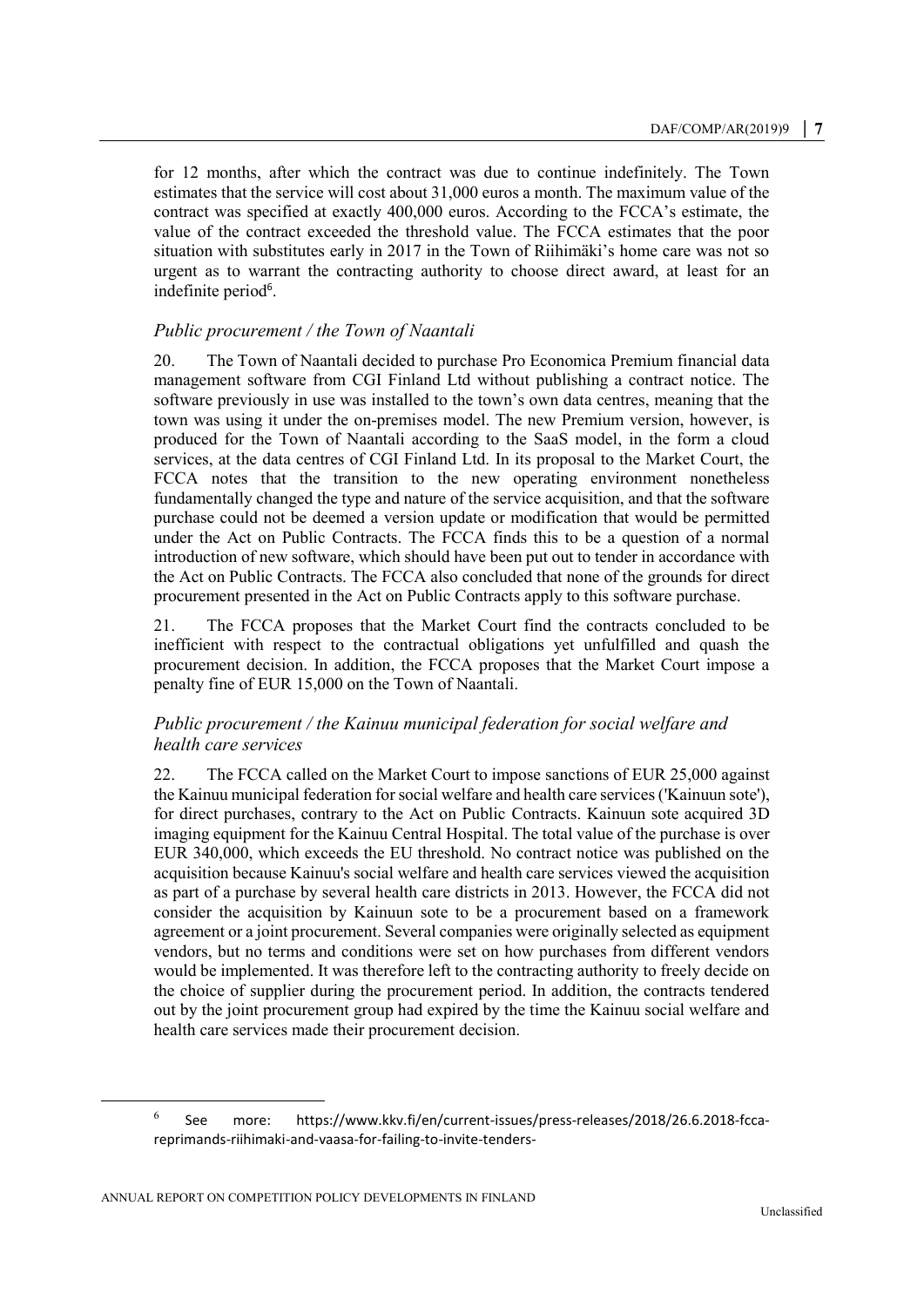# *Public procurement / the City of Akaa*

23. According to a decision made by the Finnish Competition and Consumer Authority (FCCA) on 10 October 2018, the City of Akaa did not follow the Act on Public Contracts in the procurement of schools' indoor air and condition surveys. The contracting authority justified direct procurement with lack of competition owing to a technical reason. However, the contracting partner chosen by the contracting authority was not the only service provider as per the Act on Public Contracts that was technically capable of implementing the required service. The FCCA admonished the City of Akaa because the contracting authority applied the direct procurement grounds listed in the Act on Public Contracts in a way that was clearly incorrect<sup>7</sup>.

# *Public Procurement / the City of Oulu*

24. According to the decision of the Finnish Competition and Consumer Authority (FCCA) issued on 8.1.2019, the City of Oulu did not follow the Act on Public Contracts in the acquisition of environmental laboratory services. The city had used an interim arrangement of procurement for more than 1.5 years.

25. FCCA stated that the contract should have been opened for competition sooner than 1.5 years after the proceeding at the Market Court had ended. The long-lasting arrangement could not be an interim arrangement as referred to in the Act on Public Contracts. According to FCCA's assessment, the contracting authority also did not have grounds to award a direct procurement. In its decision, the FCCA concluded that the City of Oulu did not comply with the Act on Public Contracts and issued an admonition to the contracting authority.

# *Public procurement / the Market Court*

26. As proposed by the FCCA, the Market Court imposed a penalty payment of EUR 20,000 on the towns of Loviisa and Jämsä for awarding contracts the value of which exceeded the EU threshold without competitive tendering contrary to the Act on Public Contracts. This was the first time that the Market Court resolved a case in which the FCCA had called the Market Court to impose a penalty payment for direct award in violation of the law. The FCCA was granted the authority to monitor compliance with the Act on Public Contracts on 1 January 2017<sup>8</sup> .

27. On 29 March 2019, the Market Court imposed a penalty payment of EUR 200,000 on the Town of Pargas as proposed by the FCCA for directly awarding a contract whose value exceeded the EU threshold, contrary to the Act on Public Contracts. In addition to the penalty payment, the Market Court ordered that the contract period must end seven months after the date that the decision became legally valid.

28. The Town of Pargas decided to transfer its food service operations in the form of a business transfer to Arkea Oy, which is jointly owned by Finnish municipalities and federations of municipalities. In connection with this decision, the Town of Pargas also

 $\overline{a}$ 

 $^7$  See more: https://www.kkv.fi/en/current-issues/press-releases/2018/20.6.2018-fcca-proposesimposition-of-sanctions-against-the-town-of-naantali-for-illegal-direct-procurement/

 $8$  See more: https://www.kkv.fi/en/current-issues/press-releases/2019/18.2.2019-the-marketcourt-imposed-penalty-payments-for-the-towns-of-loviisa-and-jamsa-for-direct-award-inviolation-of-the-finnish-act-on-public-contracts/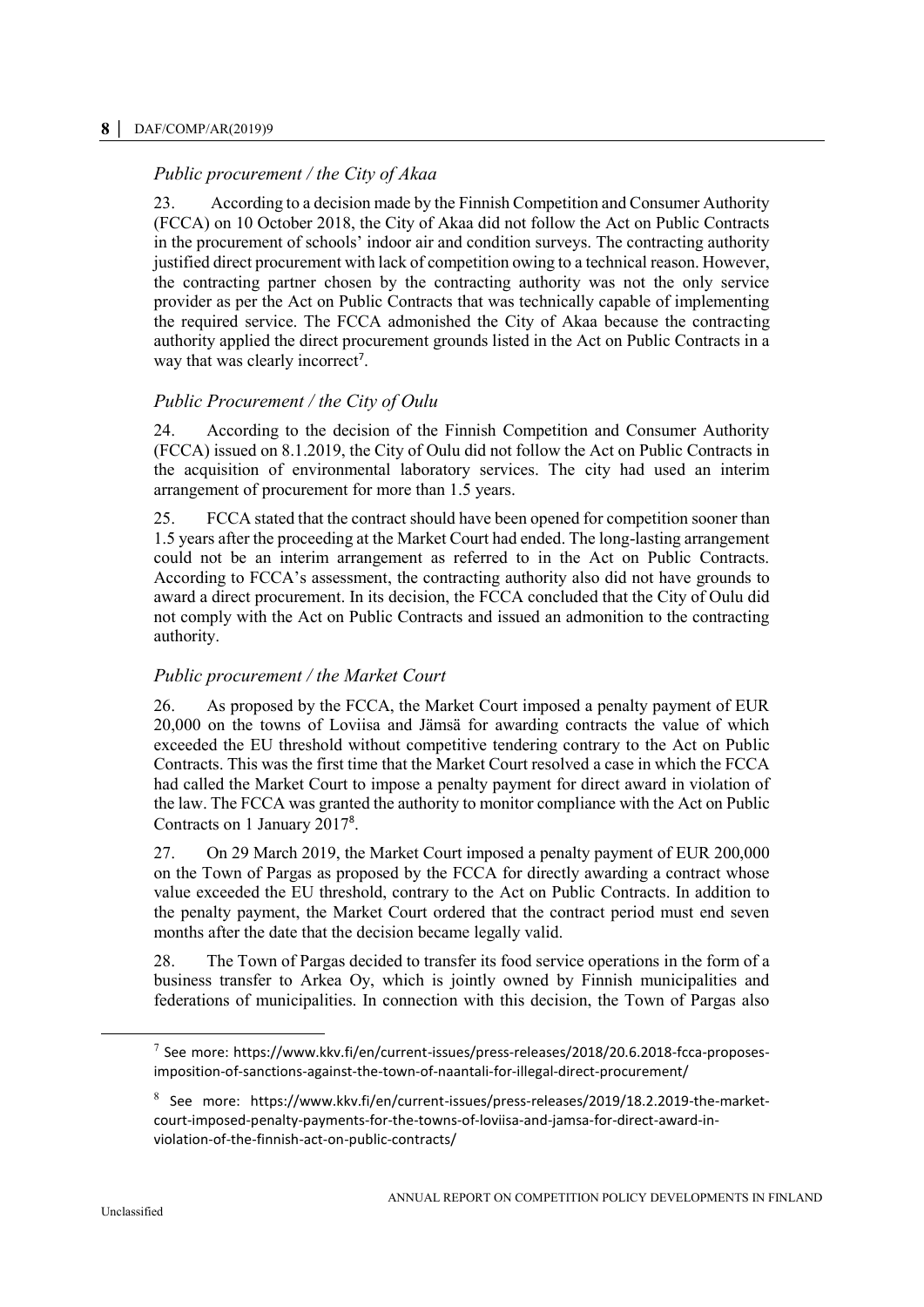purchased 1,000 shares in Arkea Oy, which corresponds to a 0.12 per cent ownership stake in the company. In connection with the transfer of the business activities, the Town of Pargas signed a seven-year food service agreement with Arkea Oy and a possible two-year optional extension period. The total value of the agreement without the optional extension period is at least EUR 16.8 million. The Market Court confirmed that Arkea Oy has never been an in-house unit of the Town of Pargas. The situation constituted a service procurement that falls under the scope of the obligation to tender specified in the Act on Public Contracts. The Market Court ruled that the case constituted a directly awarded contract that violated the Act on Public Contracts<sup>9</sup>.

### <span id="page-8-0"></span>*2.1.2. Description of significant cases, including those with international implications*

#### *Cartels / the EPS insulation market*

29. The FCCA proposed that the Market Court impose a total of over four million euros in penalty payments on ThermiSol Oy and UK-Muovi Oy for prohibited cooperation between competitors in the EPS insulation market in Finland. Styroplast Oy, which participated in the cartel, was granted immunity from the penalty payments because it was the first to contact the Authority and provide information on the cartel.

30. The investigation of the FCCA showed that ThermiSol, UK-Muovi and Styroplast agreed on price increases for EPS insulation for 2013 and 2014, their amounts, timing, and manner of execution in meetings and telephone conversations. The three biggest EPS insulation manufacturers in Finland, based on their market shares, participated in the price cartel covering all of Finland. EPS insulation products are indispensable in construction, used primarily as thermal insulation in buildings, as technical insulation, and as sound insulation in new building and renovations.

31. The harmfulness of the cartel was highlighted by the timing of agreed price increases to the beginning of the seasonal demand for EPS insulation. Price increases were agreed to be carried out in the spring before the start of the greatest demand, so that the parties to the cartel could maximize the profit made from the price increase. The practice targeted the most used types of EPS insulations in particular<sup>10</sup>.

# <span id="page-8-2"></span><span id="page-8-1"></span>*2.2.* **Mergers and acquisitions**

 $\overline{a}$ 

*2.2.1. Statistics on number, size and type of mergers notified and/or controlled under competition laws*

|                                      | 201' | 2012 | 2013 | 2014 | 2015 | 2016 | 2017     | 2018 |
|--------------------------------------|------|------|------|------|------|------|----------|------|
| Number<br>0t<br><b>Mergers Filed</b> | 42   | 29   | 20   | 30   | 28   | 36   | 20<br>υZ | 39   |

<sup>&</sup>lt;sup>9</sup> See more: https://www.kkv.fi/en/current-issues/press-releases/2019/market-court-imposespenalty-payment-on-town-of-pargas-for-direct-procurement-that-is-contrary-to-the-act-onpublic-contracts/

<sup>10</sup> See more: https://www.kkv.fi/en/current-issues/press-releases/2018/4.12.2018-the-fccaproposes-cartel-penalty-fees-for-eps-insulation-producing-thermisol-and-uk-muovi/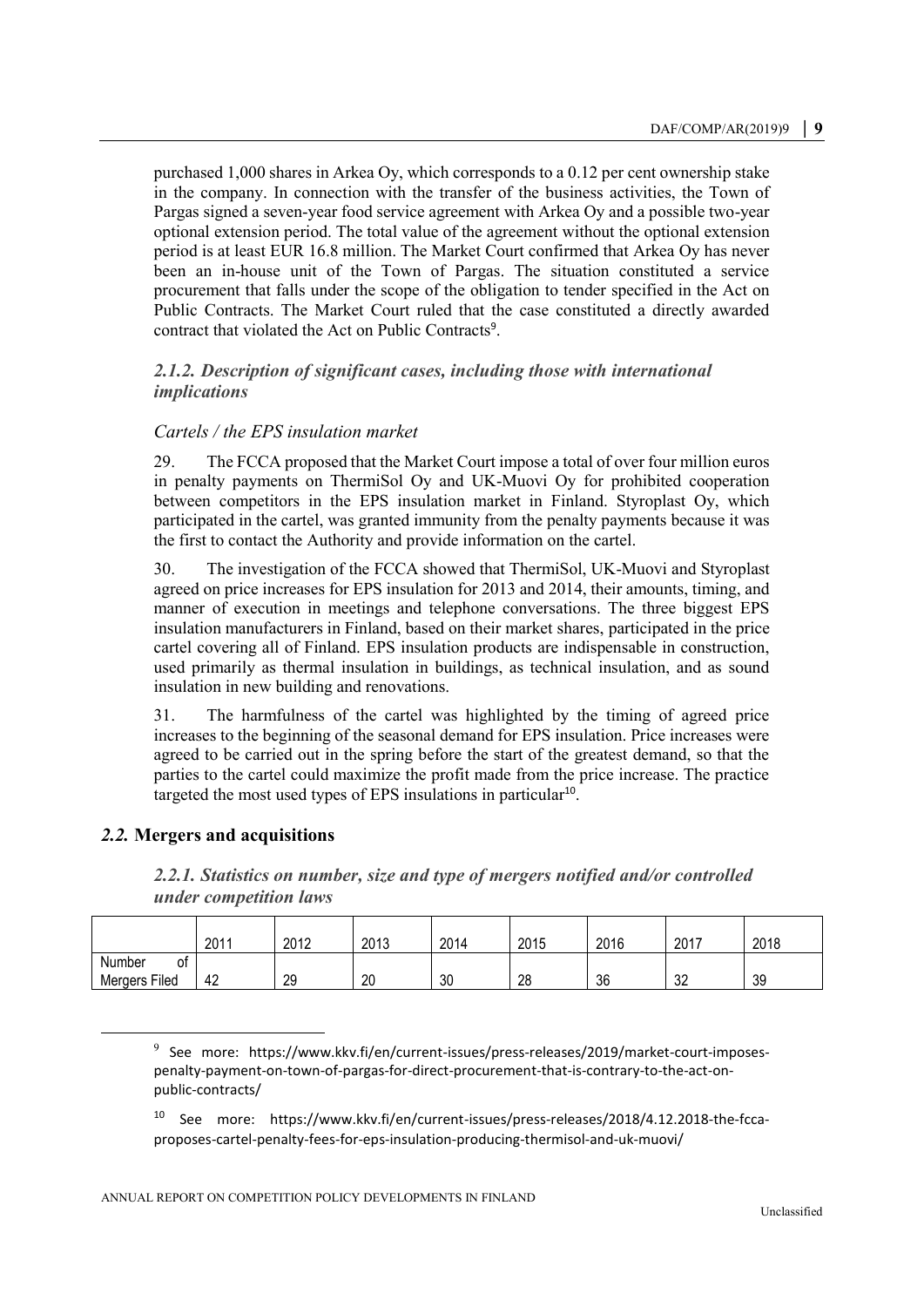| Phase<br>ш<br>required   |   |  |  | h |   |
|--------------------------|---|--|--|---|---|
| Conditional<br>Clearance | L |  |  |   | ა |
| Mergers<br>Blocked       |   |  |  |   |   |

# <span id="page-9-0"></span>*2.2.2. Summary of significant cases*

# *The acquisition of Med Group Hammaslääkärit Oy by Colosseum Dental Group AS*

32. In July, the FCCA approved the acquisition of Med Group Hammaslääkärit Oy by Colosseum Dental Group AS, subject to conditions. The agency investigated the effects of the transaction on all localities in which the parties overlapped and found that the acquisition would negatively affect competition in the private dental care market in four distinct local areas. These local markets for private dental care services were already highly concentrated and were to further consolidate as a result of the acquisition. To address the identified competition concerns, Colosseum Dental Group offered to divest a dental clinic in each of the four localities. It also committed itself not to recruit dentists over the next two years from the divested dental clinics<sup>11</sup>.

# *The acquisition of Prevent 360 Holding Oy by Avarn Security Holding AS.*

33. In October, the FCCA approved the acquisition of Prevent 360 Holding Oy by Avarn Security Holding AS, subject to conditions. The investigation lasted exceptionally long, over eight months. It was first notified to the FCCA in January after which, in May, the agency declared the notification to be incomplete. The parties resubmitted the notification in June, restarting the clock. During its investigation, the FCCA gathered extensive information through various surveys and used several different methods to assess the relevant product market, to reconstruct the market shares and to analyse the closeness of competition between the parties. These included bidding analysis and customer surveys. Following an in-depth investigation, the FCCA found that the merger would significantly reduce competition in the provision of manned guarding and security services for large customers. As a result of the merger, the already concentrated market, dominated by three players—Avarn Security, Prevent 360 and Securitas—would consolidate even further, as only two of the main players would remain. The approval was therefore conditional upon Avarn Security selling a viable part of the merged entity's manned guarding and security service business. In addition, Avarn Security offered to subcontract manned guarding and security services to competitors for the duration of three years.

# *The acquisition of Attendo Terveyspalvelut Oy by Terveystalo Healthcare Oy*

34. In December 2018, the FCCA approved Terveystalo Healthcare Oy's acquisition of Attendo Terveyspalvelut Oy. Both parties provide healthcare services to individuals, businesses, insurance companies and the public sector. The FCCA initiated an in-depth

 $\overline{a}$ 

<sup>&</sup>lt;sup>11</sup> See more: https://www.kkv.fi/en/current-issues/press-releases/2018/17.4.2018-fcca-tofurther-investigate-competition-effects-of-colosseum-dental-groups-acquisition-of-med-grouphammaslaakarit-oy/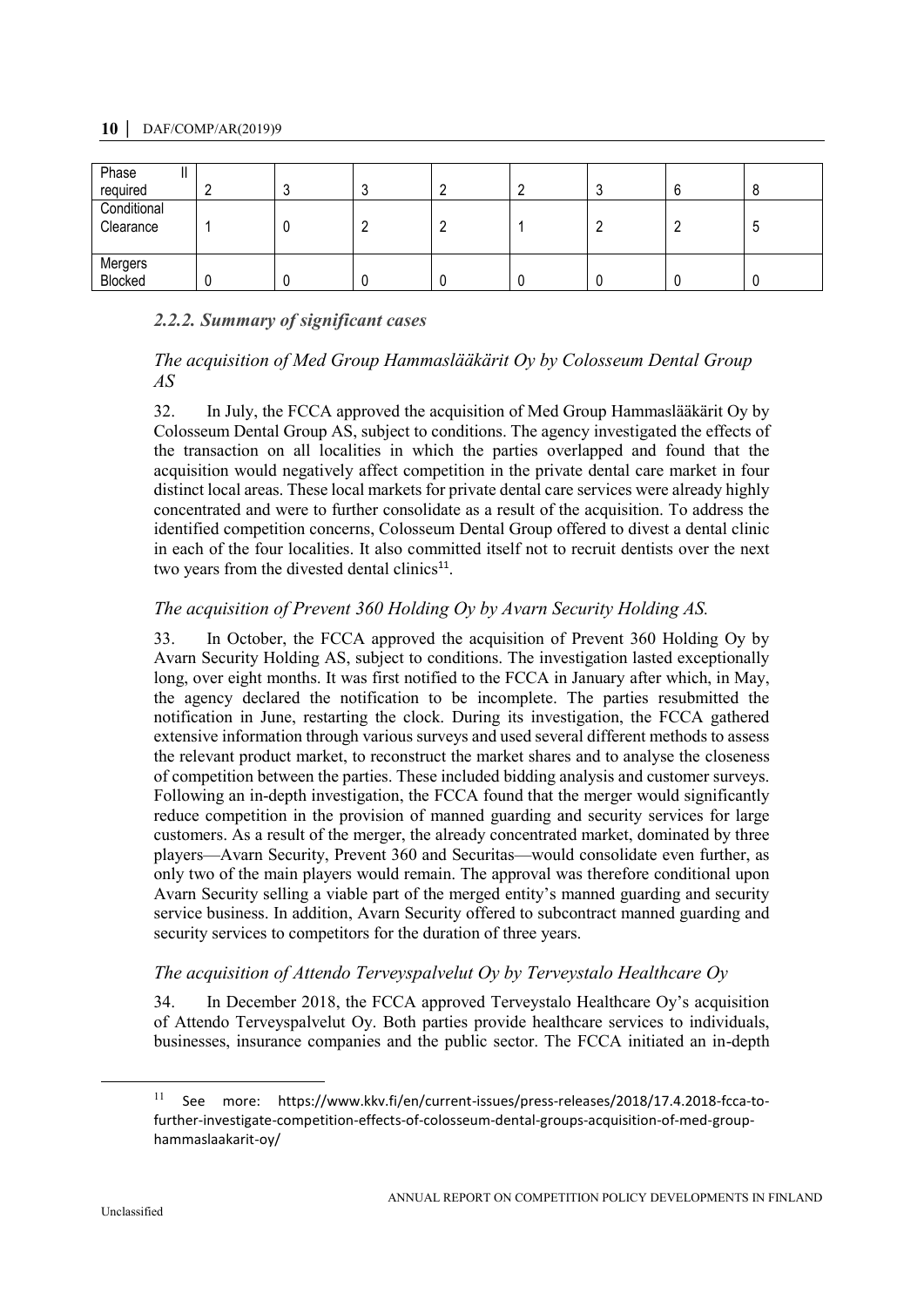investigation to assess the acquisition. Based on the FCCA's preliminary investigation, the acquisition may have had adverse effects on competition in the Finnish healthcare service market. In October, the Market Court extended the time limit for the FCCA's Phase II investigation until December 2018. The extension was required due to the health and social services reform in Finland and the uncertainties related to the reform. As the health and social services reform would have, upon its implementation, greatly changed the Finnish health and social services market, the FCCA had to assess the effects of the acquisition both in the market situation preceding the reform and the freedom of choice market following the reform. (The reform was later abandoned in 2019.) According to the FCCA's investigation, Attendo and Terveystalo provide different services for different customer groups in the market situation preceding the health and social services reform. The companies have overlapping operations mainly in the market for the outsourcing of public sector health services. Terveystalo's operations have, however, been minor, and it has only put limited competitive pressure on Attendo. In its assessment of the competition effects in the market after the health and social services reform, the FCCA could not base its investigation on the methods normally used for acquisitions and mergers between competitors, such as the examination of market shares and the proximity of the closeness of competition between the parties, as the market does not yet exist. Instead, the FCCA's assessment was based on a view of how competition would function in the freedom of choice market as well as the available information on where the different operators' clinics may in the future be located across Finland. The FCCA's investigations did not indicate that the acquisition would significantly impede effective competition even in the freedom of choice market<sup>12</sup>.

# *The acquisition of AS TMB by Parma Oy*

35. In August, the FCCA was notified of an arrangement whereby Parma Oy acquires AS TMB. Both parties were active in the market for the manufacturing and sale of precast concrete elements. The Market Court extended the deadline for the phase II investigation until February 2019. The FCCA applied for the extension at Parma's request. The FCCA's investigation indicated that the market share of the merged entity, both in terms of sales volume and production capacity, would become remarkably high on several precast concrete product market segments. According to the FCCA's analysis, given the capacity constraints, competition from the merged entity's competitors was insufficient to prevent price increases post-merger. Instead, competition in the market for hollow core slabs, prestressed beams and columns, and reinforced concrete beams and columns would be significantly impeded. The approval was therefore conditional upon Parma divesting its production plant in Nastola<sup>13</sup>.

# *The acquisition of Suomen Transval Group Oy by Posti Group Oyj*

36. In November, the FCCA was notified of an arrangement whereby Posti Group Oyj would acquire Suomen Transval Group Oy, a supplier of internal logistics solutions for logistics and industrial sites. According to its initial assessment, the FCCA was concerned that the acquisition may have a negative effect on competition in the market for outsourced

<sup>12</sup> See more: https://www.kkv.fi/en/current-issues/press-releases/2018/the-fcca-investigateshow-terveystalos-acquisition-of-attendo-affects-competition/

<sup>&</sup>lt;sup>13</sup>See more: https://www.kkv.fi/en/current-issues/press-releases/2018/7.9.2018-fcca-to-furtherinvestigate-competition-effects-of-acquisition-between-parma-and-as-tmb/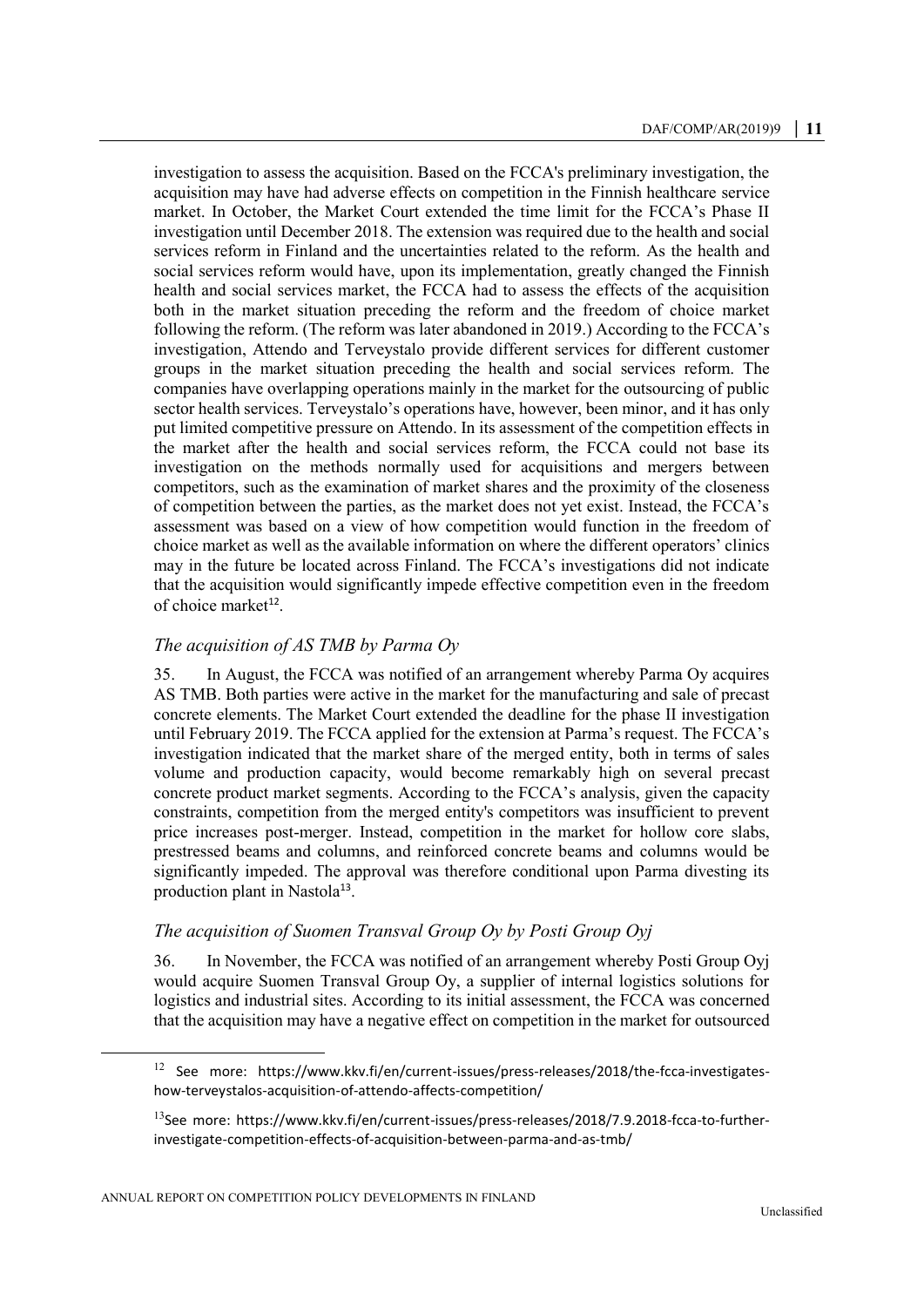internal logistics services, particularly for 3PL (third-party logistics) operators who are Posti's competitors and use internal logistics outsourcing services provided by Transval. To address these concerns, Posti committed to offer internal logistics outsourcing services for one year to 3PL operators who are Posti's competitors. In addition, it committed to protect confidential information acquired by Transval from its customers by keeping this data separate from Posti's information systems for three years. As the commitments were offered at an early stage of the in-depth investigation, the FCCA was able to conclude its review relatively quickly and without a full-scale effects analysis<sup>14</sup>.

# <span id="page-11-0"></span>**3. Resources of competition authorities**

#### <span id="page-11-1"></span>**3.1. Resources overall**

37. The total number of staff at the FCCA is 140, of which 68 people currently work for the Competition Division (2015: 125).

#### <span id="page-11-2"></span>**3.2. Annual budget (in EUR and USD)**

38. For the FCCA totally (covering both consumer and competition enforcement)— 2018: € 11.294.000

### <span id="page-11-3"></span>**3.3. Number of employees (person-years, covering competition enforcement)**

- $\bullet$  economists; 17,473 person-years
- lawyers; 29,195 persons-years
- other professionals; 11,15 person-years
- support staff; 4,389 person-years
- all staff combined. 70,291 person-years

# <span id="page-11-4"></span>**3.4. Human resources in competition enforcement (person-years) applied to:**

- Enforcement against anticompetitive practices: 39
- Merger review and enforcement: 9
- Advocacy efforts: 19

#### <span id="page-11-5"></span>**4. Summaries of or references to new reports and studies on competition policy issues**

39. A report by the FCCA concerning questions related to competition and consumer protection in data economy, calls attention to the availability and portability of consumers' personal data in particular. Collaboration between competition and consumer authorities

<sup>&</sup>lt;sup>14</sup> See more: https://www.kkv.fi/en/current-issues/press-releases/2019/the-fcca-approves-postisacquisition-of-transval-subject-to-conditions/